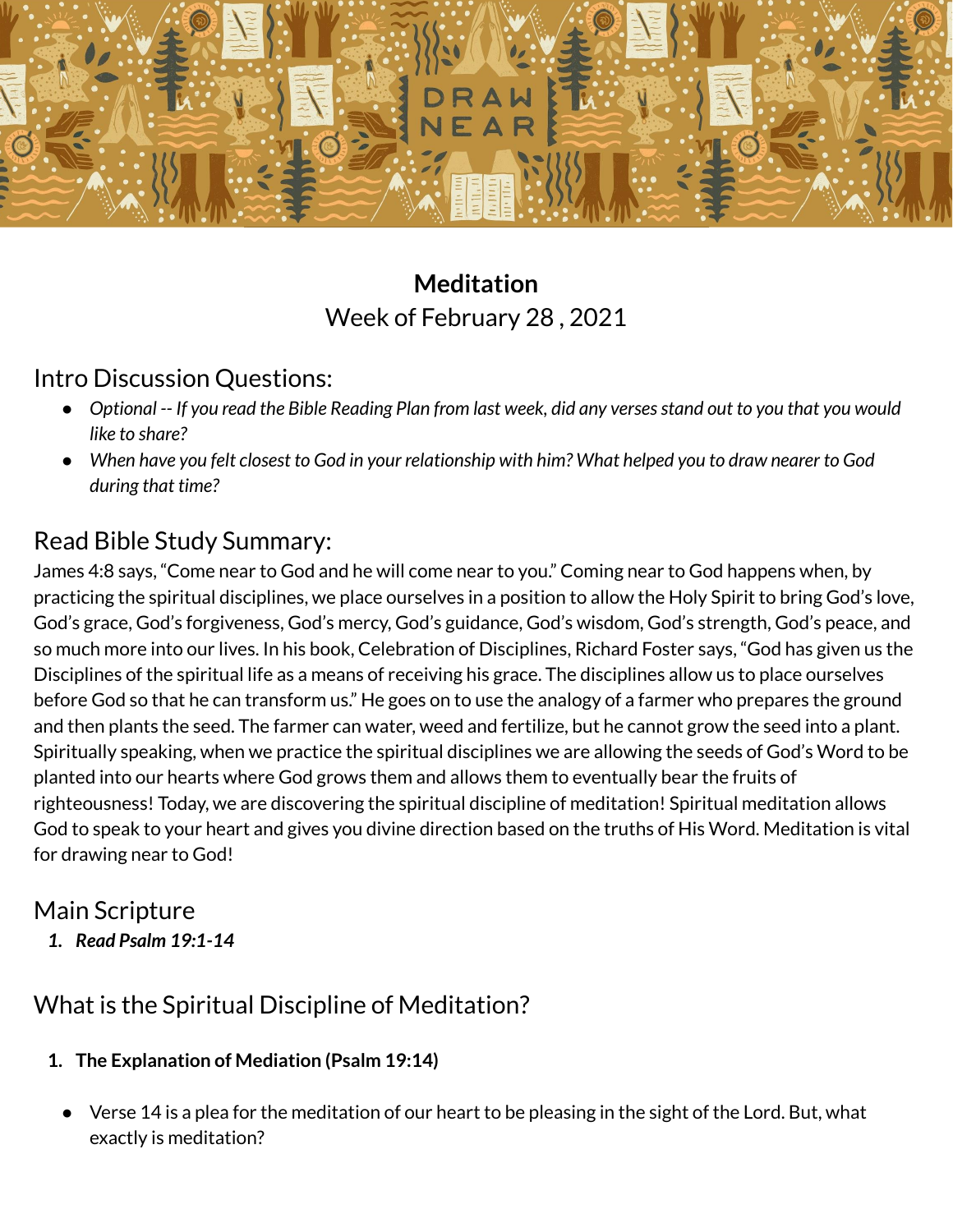- Eastern forms of meditation stress the need to become detached from the world. There is a longing to be released from the burdens and pains of this life and be caught up into the effortless, suspended bliss of Nirvana. Personal identity is lost in a pool of cosmic consciousness. Detachment is the final goal of Eastern religion.
- Christian meditation goes far beyond the notion of detachment. The goal of meditation for some is to empty the mind, but as followers of Christ we have the goal to fill our minds with the things of God! Thus, the definition of *Christian meditation isthe ability to hear God's voice and obey his word.*
	- *Ask Question - What are some of your first reactionsto the discipline of meditation? What is your background experience in this area?*
	- Read Scripture Matthew 7:7-8 Ask and it will be given to you; seek and you will find; knock and the door will be opened to you. For everyone who asks receives; he who seeks finds; and to him who knocks, *the door will be opened.*

#### **2. The Emphasis of Meditation (Psalm 19:1-12)**

#### *A. God's Amazing Creation (v. 1-6)*

○ Verses 1-6 speak of how God's creation declares his praise. God's creation is truly a work of art from the greatest artist ever. Watching a beautiful sunrise/sunset, walking in the mountains or along the seashore, or taking a boat ride through the beautiful lakes and marshes gives us a glimpse of his vast creation. When we take time to meditate on the beauty and complexity of creation, God will speak to our hearts.

#### *B. God's Amazing Revelation (v. 7-11)*

○ Verses 7-11 speak of the perfect and trustworthy law, precepts, word, and ordinances of the Lord. God has revealed His precious Word to us in the 66 books of the Bible. Written by 40 plus authors over thousands of years, it is absolutely amazing how consistent, constant, and correct it is when it comes to the principles of life, relationships with God and man, morality, integrity, justice, truth, eternity. You name it and there's principles in the Bible to cover it.

#### *C. God's Amazing Salvation (v. 12)*

- Verse 12 shows us that the Lord is the only one who can discern all of the errors of our soul. He is also the only one who can forgive all of those sins. You can fool people, but God knows the hidden truth and yet is still willing to forgive those who will admit they're a sinner, believe in Jesus Christ as Savior and Lord, and humbly ask for forgiveness.
	- *■ Ask Question - God's Creation, God's Revelation, God's Salvation. How much time do you spend thinking of these three thingsthroughout the course of your day? How do you think your daily walk would change if you focused on them more?*

#### **3. The Effects of Meditation (v. 13-14)**

- Meditation is not just a spiritual exercise to do, meditation has effects. It has a purpose, an end, a goal. What happens in meditation is that we create the emotional and spiritual space which allows Christ to construct an inner sanctuary in the heart. From that space, He begins to change every corner of our lives. Verse 13-14 shows us that meditation leads to three things:
	- *○ Freedom from Bondage*
	- *○ The Ability to Please God*
	- *○ A Revived Soul*